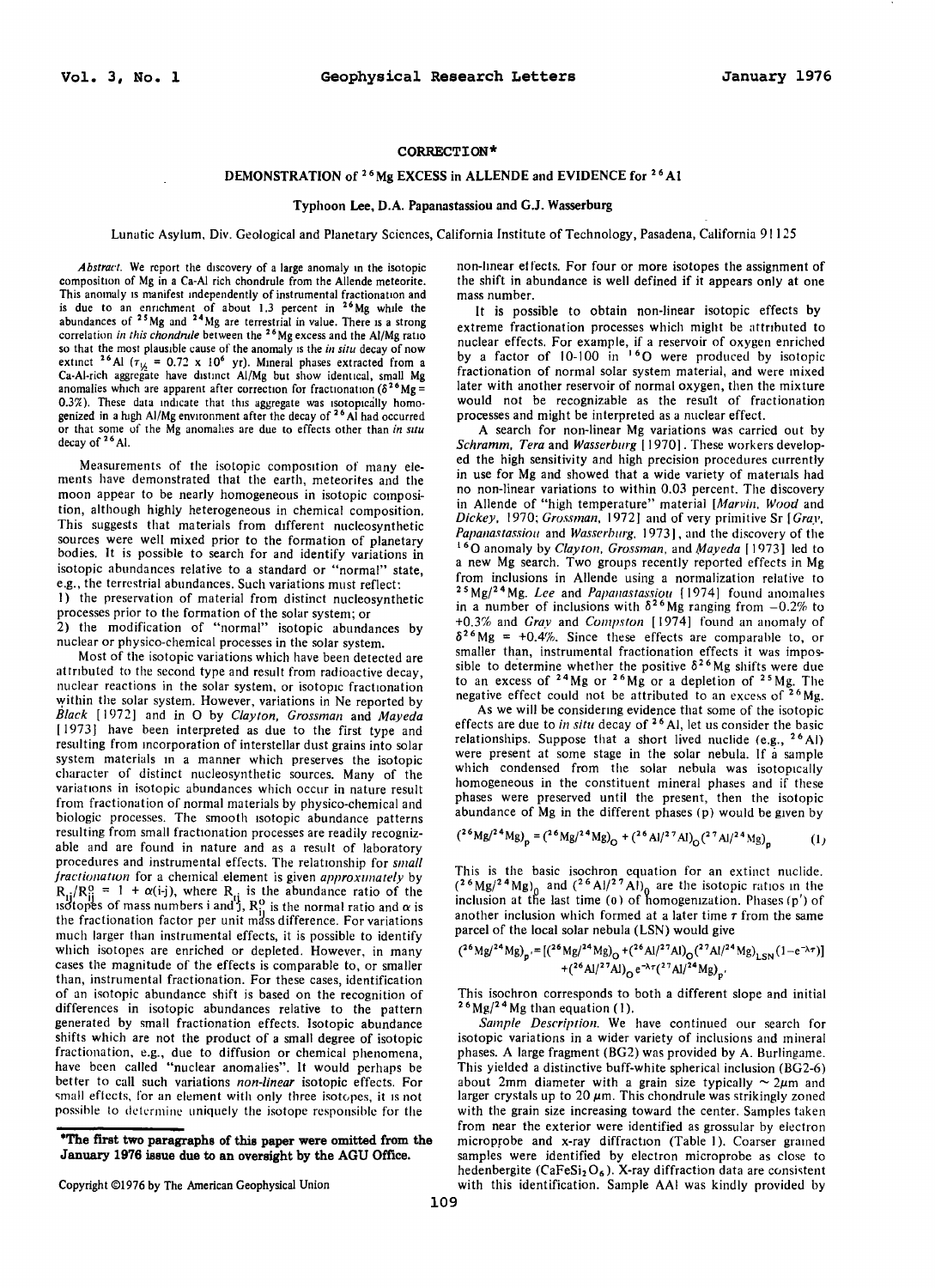Table 1. Quantitative Electron Microprobe Analyses<sup>2</sup>

|                                | Grossular<br>$Ca3Al2Si3O12$ |        | Hedenbergite<br>CaFeSi <sub>2</sub> O <sub>6</sub> |        | Hibonite <sup>b</sup><br>CaAl <sub>12</sub> O <sub>19</sub> | Spinel <sup>b</sup><br>MgAl <sub>2</sub> O <sub>4</sub> |
|--------------------------------|-----------------------------|--------|----------------------------------------------------|--------|-------------------------------------------------------------|---------------------------------------------------------|
| SiO <sub>2</sub>               | 39.12                       | 48.27  | 48.57                                              | 45.59  | 0.23                                                        | < 0.01                                                  |
| TiO,                           | 0.11                        | 0.03   | 0.02                                               | 0.10   | 3.62                                                        | 0.1                                                     |
| Al <sub>2</sub> O <sub>3</sub> | 23.88                       | < 0.01 | < 0.01                                             | 8.88   | 87.19                                                       | 66.0                                                    |
| Cr <sub>2</sub> O <sub>3</sub> | 0.14                        | 0.16   | 0.16                                               | < 0.01 | $n.d.^c$                                                    | n.d.                                                    |
| FeO                            | 0.53                        | 28.11  | 25.01                                              | 21.11  | 0.05                                                        | 3.0                                                     |
| MnO                            | < 0.01                      | 0.35   | $0.01$                                             | < 0.01 | n.d.                                                        | n.d.                                                    |
| MgO                            | 0.59                        | 0.05   | 0.02                                               | 0.09   | 2.24                                                        | 23.6                                                    |
| CaO                            | 37.25                       | 23.22  | 27.96                                              | 24.75  | 8.08                                                        | 01                                                      |
| Na <sub>2</sub> O              | 0.02                        | $0.01$ | $0.01$                                             | < 0.01 | n.d.                                                        | n.d.                                                    |
| Sum                            | 101.7                       | 100.2  | 101.7                                              | 100.4  | 101.4                                                       | 92.8                                                    |

<sup>a</sup>Weight percent Analysis of grossular and hedenbergite from BG2-6, hibonite and spinel analyses are from AAI residue. <sup>b</sup>Unpolished small grains on graphite disc.  $c_n$ ,  $d =$  not determined.

C. Gray and W. Compston. We pursued the study of Cl, a melilitefassaite chondrule containing spinel I see *Gray eta/.,* 1973 I.

*Procedures.* All procedures were as reported in *Lee* and *Papanastassiou* [1974] referred to as L & P. We dissolved two separate pieces of BG2-6.A and B. Some material from BG2-6  $($   $\sim$  1 $\mu$ g) was directly loaded on a filament. A split of AAI was dissolved. After dissolution of BG2-6A and AA I small residues remained. Seventy-four grains from the BG2-6A residue were analyzed semi-quantitatively using an energy dispersive x-ray detector on the electron microprobe; 60% of the grains were rich in Mg and A I with small amounts of Fe while the rest were rich in  $A\bar{1}$ , Ca and Ti. Of 100 grains from the residue of AA1,  $20\%$  were rich in Mg and A1 and 80% were rich in A1, Ca and Ti. Quantitative microprobe analysis of the AA I and BG2-6A residues revealed that the Mg and AI rich phase 1s spinel  $(MgAl<sub>2</sub>O<sub>4</sub>)$  while the Ca, Ti and Al phase is hibonite,  $CaAl<sub>12</sub>O<sub>19</sub>$  (Table 1). From grain counts we estimate Al/Mg of the BG2-6A residue as  $3.5 \pm 1$  and that of AAI as  $9.5 \pm 2$ . For other samples AI and Mg were determined by atomic absorption and isotope dilution.

Scattered A1 ions contribute to the background of  $24Mg$ [L & P, 1974]. Extensive tests were performed for directly loaded samples which typically show a high intensity  $27$  Al beam. After correction for fractionation, using the procedures of L & P (1974), the <sup>26</sup> Mg/<sup>24</sup> Mg of directly loaded samples was too low by 0.15%. We have increased  $26$  Mg/ $24$  Mg for directly loaded samples by 0 15%. The conclusions of this paper are not sensitive to this correction.

*Isotopic Results Without Normalization.* Fig. 1 shows histograms for all runs of BG2-6 and AAI without fractionation corrections. Results for Cl are also shown IL & P. 1974, and present work]. Each entry in the histograms is the mean of every set of ten sequential ratios taken *throughout* the run. We show *all* data on normal samples over the past two years. These consist of 25 runs yielding 396 sets of ten ratios on reagent MgO, terrestrial peridotite and spinel, and a total sample of the chondrite Guarena. The variation in normal samples is due to instrumental fractionation. The fractionation during a single run vanes much less than from run to run so that we shall use the

| Table 2. Un-normalized Mg Ratios       |                             |                           |              |         |                                                                                                                                      |           |                |  |
|----------------------------------------|-----------------------------|---------------------------|--------------|---------|--------------------------------------------------------------------------------------------------------------------------------------|-----------|----------------|--|
|                                        |                             | $25$ Mg/ <sup>24</sup> Mg |              |         | $3.6$ Mg/ <sup>24</sup> Mg                                                                                                           |           |                |  |
| Sample                                 | <b>Sets</b>                 | $Mean \pm 0^2$            | mın          | max     | $Mean+a$                                                                                                                             | min       | max            |  |
| Normals                                | 396                         | $0.12475 + 13$            | 0.12440      | 0.12540 | $0.13569 \pm 27$                                                                                                                     | 0.13529   | 0.13734        |  |
| <b>BG2-6A</b>                          | 16                          | $0.12486 + 3$             | 0.12483      | 012491  | $0.13770 \pm 7$                                                                                                                      | 0.13759   | 013784         |  |
|                                        | 14 <sup>b</sup>             | $0.12464 \cdot 5$         | 012458       | 012472  | $0.13719 \pm 10$                                                                                                                     | 0.13699   | 0.13745        |  |
| <b>BG2-6B</b>                          | 15                          | $0.12481 + 5$             | 012474       | 0.12493 | 013779±16                                                                                                                            | 013766    | 013830         |  |
| AAI                                    | 16                          | $0.12491 \pm 8$           | 0.12478      | 0.12504 | $0.13672 \pm 19$                                                                                                                     | 0.13653   | 0.13728        |  |
|                                        | 18                          | $0.12479 + 9$             | 0.12471      | 0.12513 | $0.13644 \pm 25$                                                                                                                     | 0.13629   | 013741         |  |
| а                                      | 60                          | 0.12850±10                | 0.12832      | 0.12881 | $0.14370 \pm 22$                                                                                                                     | 0.14347   | 0.14442        |  |
| $\mathsf{C}^{\mathsf{hc}}\mathsf{Res}$ | 15                          | $0.12840 \pm 7$           | 0.12856      | 0.12832 | $0.14328 + 17$                                                                                                                       | 0.14310   | 0.14373        |  |
| $\mathbf{C}^{\mathbf{d}}$ Res          | 10                          | $0.12878 \pm 12$          | 0.12858      | 0.12897 | $0.14436 \pm 31$                                                                                                                     | 0.14407   | 0.14486        |  |
| <b>Normals</b>                         | Number of Sets <sup>e</sup> |                           |              |         |                                                                                                                                      |           |                |  |
|                                        |                             |                           |              |         | $<-3\sigma_{\rm D}$ $<-2\sigma_{\rm D}$ $<- \sigma_{\rm D}$ $[-\sigma_{\rm D},+\sigma_{\rm D}]$ $>\sigma_{\rm D}$ $>2\sigma_{\rm D}$ |           | $>3\sigma_{D}$ |  |
| $3.5 \text{Mg}/2.4 \text{Mg}$          | 396                         | 0                         | $\mathbf{2}$ | 57      | 276                                                                                                                                  | 63<br>14  | 2              |  |
| $26$ Mg/ <sup>24</sup> Mg 396          |                             | $\bf{0}$                  | 1            | 61      | 230                                                                                                                                  | 32<br>105 | 10             |  |

"Standard deviation of the distribution. "High AI signal during mass spectrometer<br>run. "Residue directly loaded on filament "Residue fused and processed "Distribu-<br>tion of sets in different intervals; e.g. entry under "<-

extensive data on normals to establish the range of our instrumental fractionation. It is well known that the observance of very limited variations in raw isotopic ratios during a given run offers no assurance that the run is not subject to fractionation.

The standard deviations  $\sigma_{D5}$ ,  $\sigma_{D6}$  of the distribution for all runs on normals and the minimum and maximum values obtained are given in Table 2. The distribution for  $2.5 \text{ Mg}/24 \text{ Mg}$ appears to be Gaussian. The distribution for  $2.6 \text{ Mg}$   $\frac{\text{m}}{\text{m}}$  mg appears to be Gaussian. The distribution for  $2.6 \text{ Mg}$   $\frac{\text{m}}{\text{m}}$  shows a marked positive skewness. From this variety of experiments we conclude that the instrumental fractionation is well described by the parameters for normals. Ratios from an individual run which differ from normal values by more than the  $3\sigma_{\rm p}$  values determined for the normal samples, are resolvable from normal Mg. We conclude that if the  $25 \text{ Mg}/24 \text{ Mg}$ ratios agree with the mean normal value to well w1thin the observed standard deviation  $\sigma_{\text{D}_5}$  in the normal runs and if the  $^{26}Mg/^{24}Mg$  ratios differ from normal by significantly more than  $3\sigma_{\rm b6}$ , then the isotopic anomaly is reasonably assignable to  $26$  Mg.

The data in Table 2 and Fig.  $1$  show that: 1) both BG2-6 sumples have <sup>25</sup> Mg/<sup>24</sup> Mg which are well within  $1\sigma_{\text{D}_4}$  from the mean of the normals; 2) both samples have <sup>26</sup> Mg/<sup>24</sup> Mg which exceed the mean of the normals by  $8\sigma_{\rm D6}$ ; and 3) the minimum value of <sup>26</sup>Mg/<sup>24</sup>Mg observed for any set on these samples is slightly greater than the maximum value for all normal sets. Therefore, we conclude that sample  $BG2-6$  shows essentially normal <sup>25</sup> Mg/<sup>24</sup> Mg and has a distinct excess in <sup>26</sup> Mg.<br>For sample AA1 the mean for <sup>25</sup> Mg/<sup>24</sup> Mg lies within 1 $\sigma_{0.5}$ 

For sample AA1 the mean for  $2^5$ Mg/ $2^4$ Mg lies within  $1\sigma_{D5}$ <br>of the mean of normal runs; the mean for  $2^6$ Mg/ $2^4$ Mg is  $4\sigma_{D6}$ <br>greater than for normal runs. However, the minimum and<br>maximum  $2^6$ Mg/ $2^4$ Mg for AA maxunum  $26$  Mg/ $24$  Mg for normal runs. These data are strongly suggestive of an excess in  $26$  Mg but the arguments are not as cogent as for BG2-6 Gray and Compston [1974] used their data on AAI to argue for an excess in  $2<sup>6</sup>$  Mg of 0.4% despite extensive instrumental isotopic fractionation of  $\pm 1.5\%$  in <sup>26</sup> Mg/<sup>24</sup> Mg. Their range of fractionation is a factor of 2.5 times greater than our resolution in <sup>26</sup> Mg/<sup>24</sup> Mg (3 $\sigma_{0.6} = 0.6\%$ , Table 2). Our analyses confirm their normalized data for this sample. However, it is clear that their results do not permit the assignment of the isotopic shift in AA1 to an excess in  $26$  Mg rather than an excess in <sup>24</sup>Mg or a deficiency in <sup>25</sup>Mg. This discussion is not intended to obfuscate their independent discovery of a Mg isotopic effect.

Unnormalized Mg ratios of C1 were previously found to be significantly fractionated in four experiments. At that time we were not certain that large instrumental fractionation could be excluded  $[L & P 1974]$ . We have further analyzed the insoluble residue of C1 by direct loading and after fusion followed by chemistry. These analyses show the same large fractionation as the soluble part of  $C1$  (Table 2). These observations coupled



Fig. 1. Histograms of un-normalized Mg ratios. Each entry corresponds to the mean of a set of ten ratios. Note that Mg which is fractionated from the normal values would show a  $25 \text{ Mg}/24 \text{ Mg}$  enrichment half as large as the  $26$  Mg/ $24$  Mg enrichment (similar to Cl).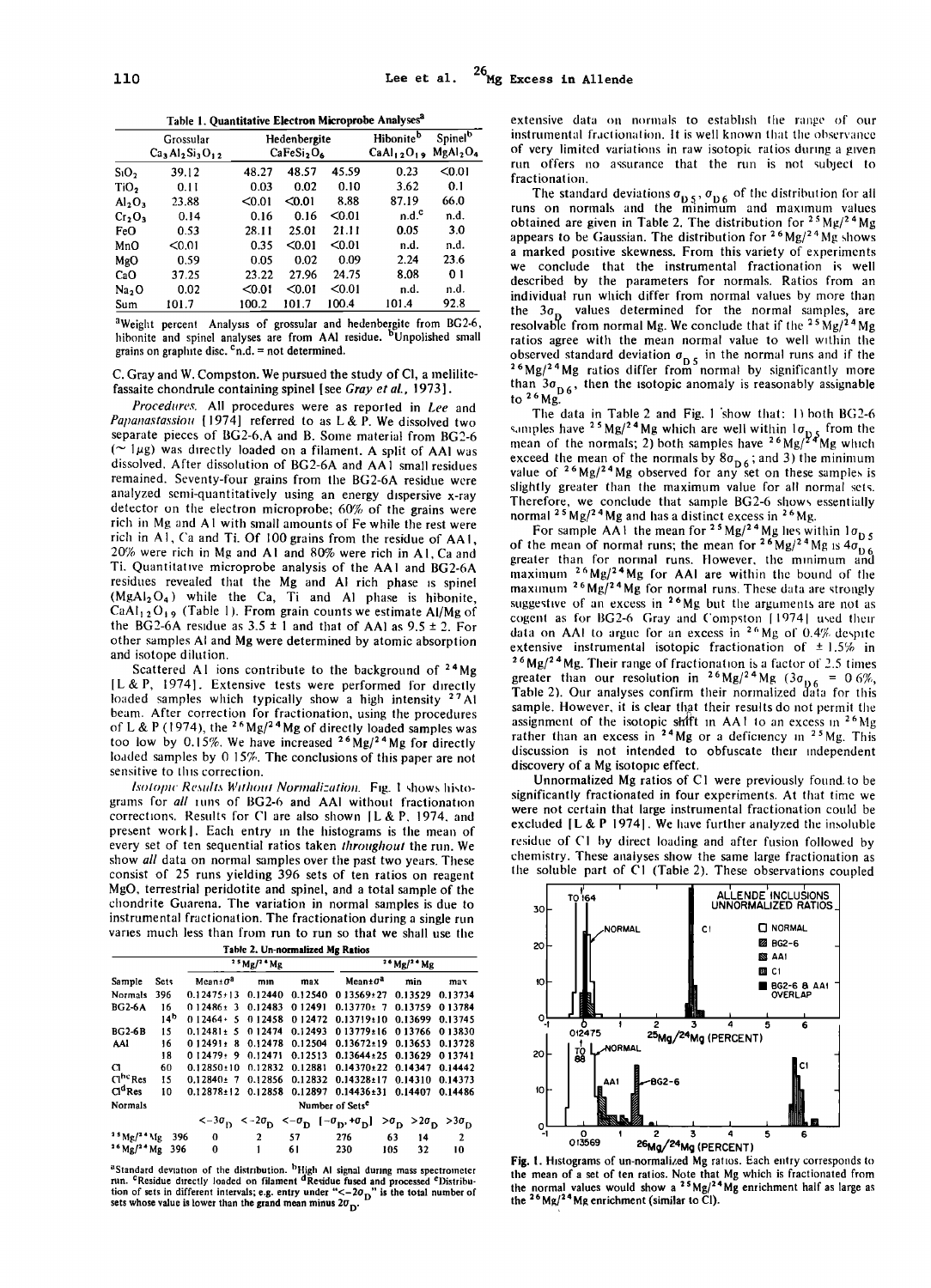Table 3, Normalized Analytical Results<sup>a</sup>

| Sample                                             | $^{26}$ Mg/ <sup>24</sup> Mg<br>$2\sigma$ errors             | <sup>26</sup> Mg Excess <sup>b</sup><br>percent              | $27$ Al/ $24$ Mg | $({}^{26}$ Al/ <sup>2 7</sup> Al) <sub>0</sub><br>x10 <sup>4</sup> |
|----------------------------------------------------|--------------------------------------------------------------|--------------------------------------------------------------|------------------|--------------------------------------------------------------------|
| <b>BG2-6A</b>                                      | $0.14164 \pm 3$<br>$0.14159 + 3$                             | $1.31 \pm 0.02$<br>$1.28 \pm 0.02$                           | 32               | 0.58                                                               |
| Residue <sup>c</sup><br><b>BG2-6B</b><br>$BG2-6Cf$ | $0.14007 \pm 6^d$<br>$0.14186 \pm 6$<br>$0.14160 \pm 20^{d}$ | $0.19 \pm 0.04^d$<br>1.47±0.04<br>$1.3 \pm 0.1$ <sup>d</sup> | $(4.4)^e$        | (0.60)                                                             |
| AAI                                                | $0.14049 \pm 4$<br>$0.14052 \pm 6$                           | $0.49 \pm 0.03$<br>$0.51 \pm 0.04$                           | 13               | 0.53                                                               |
| Residue <sup>c</sup>                               | $0.14042 \pm 6^d$                                            | $0.41 \pm 0.018$<br>$0.44 \pm 0.04$ <sup>d</sup>             | 158<br>$(12)^e$  | 0.388<br>(0.51)                                                    |
| <b>B30</b><br>Residue <sup>h</sup>                 | $0.14019 \pm 3$<br>$0.14022 \pm 6$                           | $0.27 \pm 0.02$<br>$0.30 + 0.04$                             | 10.4<br>5.2      | 10.371'<br>10.811'                                                 |

<sup>a</sup>Normalized to <sup>25</sup>Mg/<sup>24</sup>Mg = 0.12663. <sup>b</sup>Using <sup>26</sup>Mg/<sup>24</sup>Mg = 0.139805 for normals as corrected for fractionation. <sup>c</sup>Residue directly loaded on filament and corrected (see text). <sup>d</sup>High Al signal during mass spectrometer run. <sup>e</sup>Estimate based on grain counts using electron microprobe. Incident Unit, Estimate based on filament. EDatum from Gray and Compston<br>(1974). <sup>It</sup> Residue was fused and then processed. Calculated *as if* due to (1974). <sup>*ii*</sup> Residue<br>*in situ* <sup>26</sup> Al decay.

with the better defined distribution of the unnormalized ratios for normal Mg permit the clear identification of significantly fractionated Mg in C1.

Results after Normalization. We conclude that for BG2-6 we may assign the non-linear isotopic effect to an excess of <sup>26</sup>Mg and plausibly assume that  $2^5$  Mg/ $^2$ <sup>4</sup> Mg is normal. The normalized results are shown in Table 3. Two samples of BG2-6A are in agreement and sample B shows a similar but distinctly higher excess, which is attributed to sample heterogeneity.

To compare Mg isotopic effects on different phases from the same inclusion, acid insoluble residues were analyzed (Table 3). The spinel-rich residue of BG2-6 has a small <sup>26</sup>Mg excess which is apparent after normalization. These results show that different phases of this inclusion are isotopically heterogeneous and that this heterogeneity is correlated with the A1/Mg ratio. The data are displayed on a Mg-Al evolution diagram (Fig. 2). The acid insoluble residue and bulk AAI inclusion show identical Mg anomalies and the two fractions have similar Al/Mg. These data are compatible with the presence<br>in the two inclusions of normal <sup>25</sup> Mg/<sup>24</sup> Mg and of <sup>26</sup> Al with<br>an initially uniform <sup>26</sup> Al/<sup>27</sup> Al. The unnormalized data for<br>BG2-6 indicate an *initia* terrestrial. If we interpret the two data points of BG2-6 as an internal isochron due to the *in situ* decay of <sup>26</sup>A1 we obtain<br>(<sup>26</sup>A1/<sup>27</sup>A1)<sub>0</sub> = 0.6x10<sup>-4</sup>. The data for AA1 lie in this isochron and are consistent with the same  $({}^{26}$ A1/<sup>27</sup>A1)<sub>0</sub>.

From the value of  $({}^{26}\text{Al}/{}^{27}\text{Al})_0$  we may calculate the<br>change in  ${}^{26}\text{Mg}/{}^{24}\text{Mg}$  in the reservoir from which the samples came, assuming that A1/Mg is near the solar value 0.08. The total shift of  $2^6$ Mg/ $2^4$ Mg due to the subsequent decay of  $2^6$ Al after the reference time defined by BG2-6 is  $0.005\%$ . If the <sup>26</sup>A1 abundance were higher at an earlier time by a factor of ten, then the effect would be 0.05%. This shows that recrystallization effects which equilibrate <sup>26</sup> Mg produced from<br><sup>26</sup> A1 with materials with *solar* Al/Mg would mask any enrichment.

Let us now assume that all of the non-linear Mg effects so far reported are due to an excess of  $26$  Mg. If all of the isotopic effects are due to the presence of  $26$  Al in normal material, then the deviations of these data points from the isochron of BG2-6 would correspond to an interval in time of  $1.4x10^6$  years. It should be possible to obtain a time resolution of 70,000 years in the early solar system using  $26$ Al.

B30 is an aggregate that showed a  $\delta^{26}Mg = 0.3\%$  [L & P. 1974]. We have analyzed the acid insoluble residue of B30 after fusion and chemical separation. The residue shows  $\delta^{26}Mg = 0.3\%$  although its Al/Mg is one-half that of the bulk sample. This result differs markedly from the strong correlation of Al/Mg and isotopic effects observed in BG2-6.

Sample C1 is unique in that the unnormalized data show<br>marked enrichment in  $^{25}Mg$  and  $^{26}Mg$  relative to  $^{24}Mg$ (Fig. 1). The general pattern appears to be one of large isotopic

fractionation. We conclude that significant isotopic fractionation processes were active during the formation of some Allende inclusions. Following L & P [1974], C1 has a negative <sup>26</sup>Mg anomaly of 0.2% after normalization of  $25 \text{ Mg}/24 \text{ Mg}$ . As this negative anomaly cannot be due to <sup>26</sup>A1, it will be important to determine if this is truly a non-linear effect due to nuclear effects or if it is the result of incorrect normalization for large fractionation effects.

The question of normalization requires attention particularly for large fractionation effects. As pointed out by *Schramm* et al. [1970], their normalized <sup>26</sup>Mg/<sup>24</sup>Mg did not agree with the value of Catanzaro, Murphy, Garner and Shields [1966]. Our normalized  $26 \text{Mg}/24 \text{Mg}$  for normals agrees with that of Schramm et al. [1970]. A redetermination of the absolute isotopic composition of Mg appears to be necessary.

Discussion. The observed large non-linear isotopic shifts in Mg can be assigned to a definite excess of <sup>26</sup>Mg whereas the  $24 Mg$  and  $25 Mg$  abundances are approximately normal. Correlation of the excess  $26$ Mg with A1/Mg in different phases of the same inclusion provides strong evidence that the  $26$  Mg is<br>produced by the *in situ* decay of  $26$  A1 added to solar system material with normal Mg composition and that the correlation on an Al-Mg evolution diagram represents an internal isochron for BG2-6. In contradistinction, the identical  $\delta^{26}$ Mg for the two samples of B30 with different Al/Mg could be an indication that some of the non-linear Mg effects are not due to an excess of <sup>26</sup>Mg. However, the B30 data can be explained by the decay of <sup>26</sup>Al if we assume that B30 remained a closed system but that the phases reached isotopic equilibrium, possibly by melting, after the  $26$  A1 had decayed.

It is possible that the correlation line for BG2-6 is a mixing line resulting from the presence of an Al rich phase containing <sup>26</sup>Mg and a phase low in A1 and containing highly enriched normal solar system Mg. In this case <sup>26</sup>A1 would be a fossil nuclide at the time of incorporation in the solar system. The A1 rich host phases could represent aggregates of circumstellar dust grains condensed from ejecta of the central star which formed rapidly after the nucleosynthesis of <sup>26</sup>A1 in the star. This model is constructed to permit the preservation of fossil anomalies and may be tested by a search for other isotopic anomalies which would be associated with <sup>26</sup>A1 nucleosynthesis and would be trapped in A1 rich condensates.

If BG2-6 does not contain preserved extra-solar material then <sup>26</sup> A1 must have been made in the solar system or freshly synthesized <sup>26</sup>A1 was added to the solar system immediately before condensation started. The time interval between the  $26$  A1 producing event and the formation of BG2-6 cannot be more than a few million years based on the calculated  $(2<sup>6</sup>A1/2<sup>9</sup>A1)$ <sub>0</sub> and any plausible production mechanism for<br> $2<sup>6</sup>A1$  [c.f., *Schramm*, 1974]. The contribution of the last addition of material to the total production for a stable nuclide<br>made in the same process as  $2^6$  A1 could be significant. For<br>example, if  $2^6$  A1 is synthesized along with  $2^7$  A1 with a



Fig. 2. Al-Mg evolution diagram for Allende samples. The correlation line<br>for BG2-6 yields  $({}^{26}$ Al/ $^{27}$ Al)<sub>Q</sub> = 0.6 x 10<sup>-4</sup> and contrasts sharply with<br>the correlation line for B30 which has essentially zero slope an higher initial <sup>26</sup>Mg/<sup>24</sup>Mg.